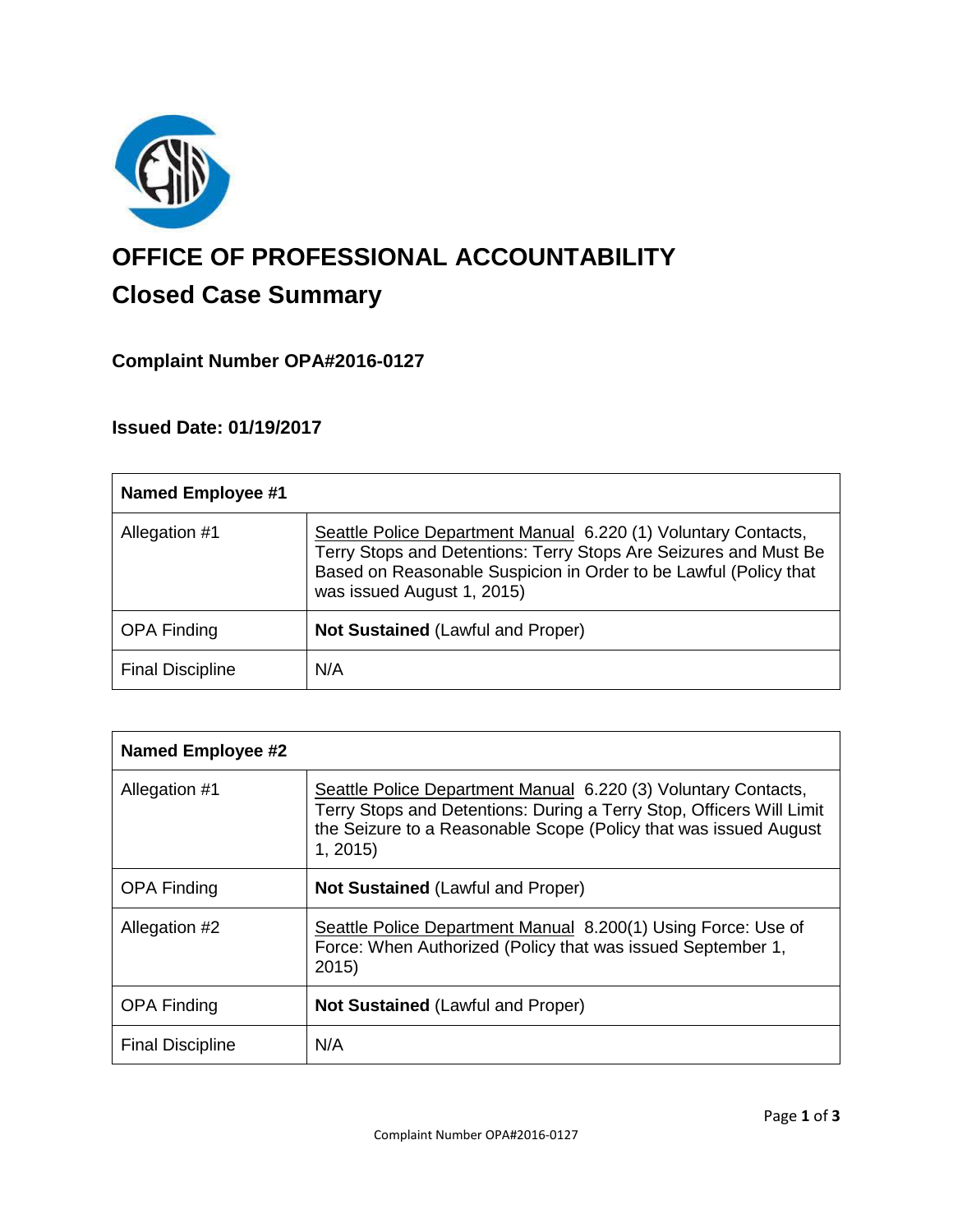## **INCIDENT SYNOPSIS**

The Named Employees conducted a Terry Stop and detained the complainant and his passengers.

### **COMPLAINT**

The complainant alleged the first Named Employee didn't have enough information about him or his car to legally stop and detain him. The complainant also alleged that after being removed from his car, the second Named Employee "twisted" his wrist "hard" while trying to handcuff him and unnecessarily aggravated the preexisting injury.

## **INVESTIGATION**

The OPA investigation included the following actions:

- 1. Review of the complaint
- 2. Review of In-Car Videos (ICV)
- 3. Search for and review of all relevant records and other evidence
- 4. Interviews of SPD employees

## **ANALYSIS AND CONCLUSION**

Named Employee #1 and #2 were two of several officers who responded to a report of a robbery involving a firearm. The reported victim reported to 911 that the suspect was still in the area and gave a description, both of the person and of a vehicle. Named Employee #1 located, approximately 3/10 of a mile from the location of the reported robbery, a vehicle matching the reported color and vehicle type of the suspect vehicle. The victim had also reported there were three persons in the suspect vehicle and Named Employee #1 saw the matching car stopped at the curb with several subjects in or around the car. Named Employee #1 watched as the matching vehicle drove away from where it was parked and, once assist officers had joined him, initiated a traffic stop on the vehicle. The driver and the three passengers were detained until the robbery victim could be driven by to see if the driver was the person who had robbed him. The victim reported that the stopped driver (the complainant) was not the person who robbed him. After explaining to the complainant and the passengers what had happened, Named Employee #1 released them from detention and they were free to go. Based on the preponderance of the evidence from this OPA investigation, the OPA Director found there were sufficient articulable facts known to Named Employee #1 and #2 to form reasonable suspicion the complainant and/or others in the stopped vehicle may have been involved in the robbery and to authorize Named Employee #2 to detain them while Named Employee #1 conducted further investigation. Furthermore, although Named Employee #2 did not complete the intended handcuffing of the complainant due to the complainant's expression of pain and disclosure of a pre-existing injury to his wrist, given the report of a gun having been used in the commission of the robbery, handcuffing the complainant was reasonable and consistent with SPD training and tactics for such high risk stops.